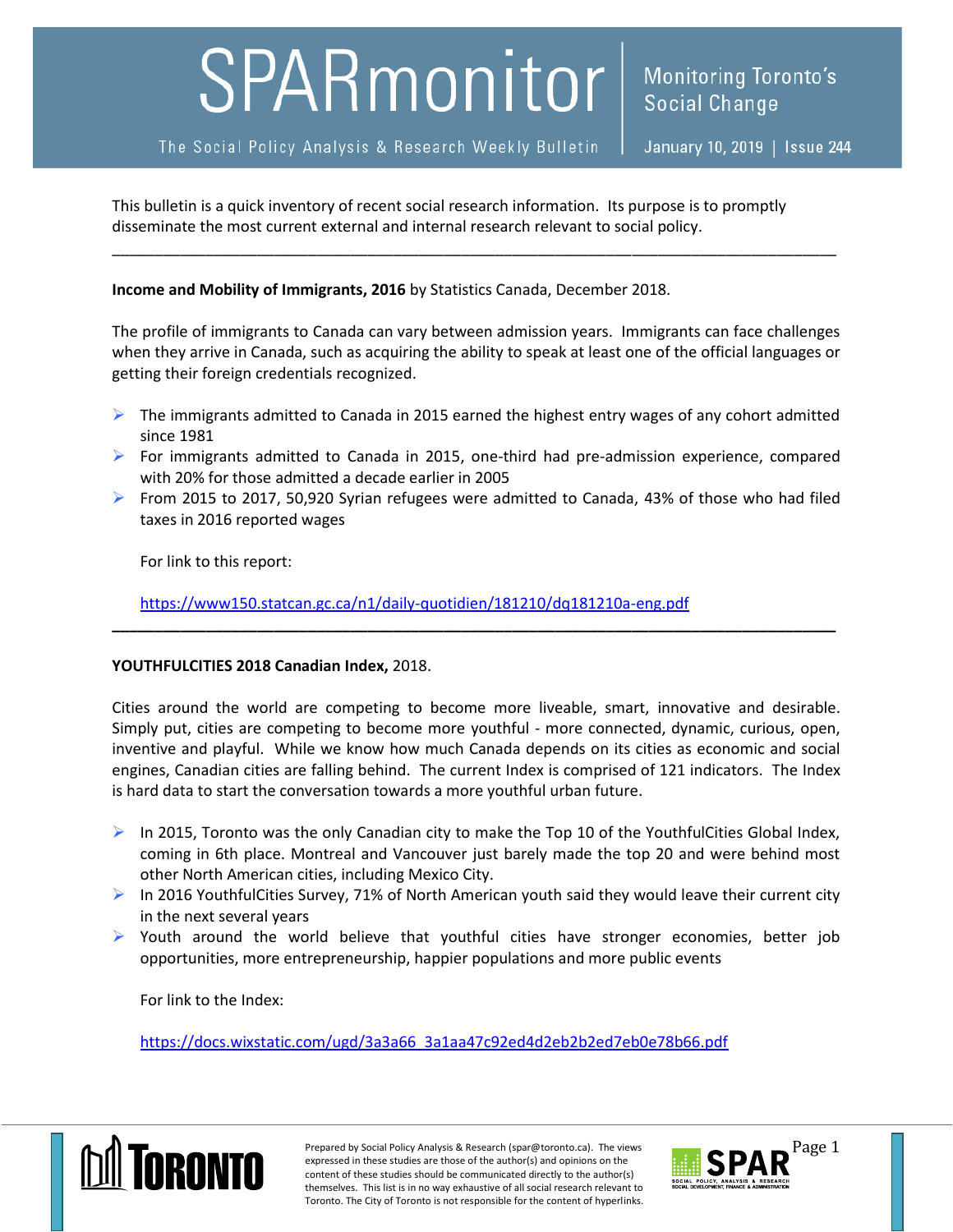## **Survey of Household Spending, 2017, Statistics Canada, December 2018.**

This survey provides detailed spending information as well as selected information on dwelling characteristics and household equipment. In 2017, the average Canadian household spent \$63,723 on goods and services, up 2.5% from 2016. Spending varied across provinces, and was highest in Alberta (\$72,957) and British Columbia (\$71,001), in part due to higher expenditures on shelter in these provinces.

\_\_\_\_\_\_\_\_\_\_\_\_\_\_\_\_\_\_\_\_\_\_\_\_\_\_\_\_\_\_\_\_\_\_\_\_\_\_\_\_\_\_\_\_\_\_\_\_\_\_\_\_\_\_\_\_\_\_\_\_\_\_\_\_\_\_\_\_\_\_\_\_\_\_\_\_\_\_\_\_\_\_\_\_\_

- $\triangleright$  Shelter remained the largest budget item for households in 2017, at 29.2% of their total consumption of goods and services
- $\triangleright$  In 2017, two out of every three Canadian households owned their home, and more than half of homeowners had a mortgage
- **EXEC** Canadian households paid \$12,707 for transportation in 2017, up 6.7% from 2016
- In 2017, the 20% of Canadian households with the lowest incomes spent an average of \$33,764 on goods and services, compared with \$105,493 for those in the top 20% of household incomes

For link to the survey:

<https://www150.statcan.gc.ca/n1/daily-quotidien/181212/dq181212a-eng.pdf>

**Wild Numbers: Getting Better Fiscal Accountability in Canada's Municipalities** by William B.P. Robson and Farah Omran, C.D. Howe Institute, December 2018.

\_\_\_\_\_\_\_\_\_\_\_\_\_\_\_\_\_\_\_\_\_\_\_\_\_\_\_\_\_\_\_\_\_\_\_\_\_\_\_\_\_\_\_\_\_\_\_\_\_\_\_\_\_\_\_\_\_\_\_\_\_\_\_\_\_\_\_\_\_\_\_\_\_\_\_\_\_\_\_\_\_\_\_\_\_

Canada's municipalities are routinely missing the spending targets in their budgets by large amounts, undermining the ability of voters to hold them accountable. This study compare the annual spending projections of Canada's 31 most populous municipalities over the past nine years to their end-of-year financial results. They find that in almost all these municipalities, the numbers – which are typically confusing – are badly off the mark.

- $\triangleright$  Canada's major municipalities missed their budget targets, under- or over-shooting, by a startling 9 percent annually
- $\triangleright$  Municipalities typically prepare their budgets on a different basis of accounting than they use in their end-of-year financial statements
- $\triangleright$  They expense capital projects over time in their financial statements, as other governments and most private entities do, yet budget them on a cash basis – which exaggerates the ups and downs of outlays

For link to the report:

[https://www.cdhowe.org/sites/default/files/attachments/research\\_papers/mixed/Commentary\\_52](https://www.cdhowe.org/sites/default/files/attachments/research_papers/mixed/Commentary_527_1.pdf) [7\\_1.pdf](https://www.cdhowe.org/sites/default/files/attachments/research_papers/mixed/Commentary_527_1.pdf)